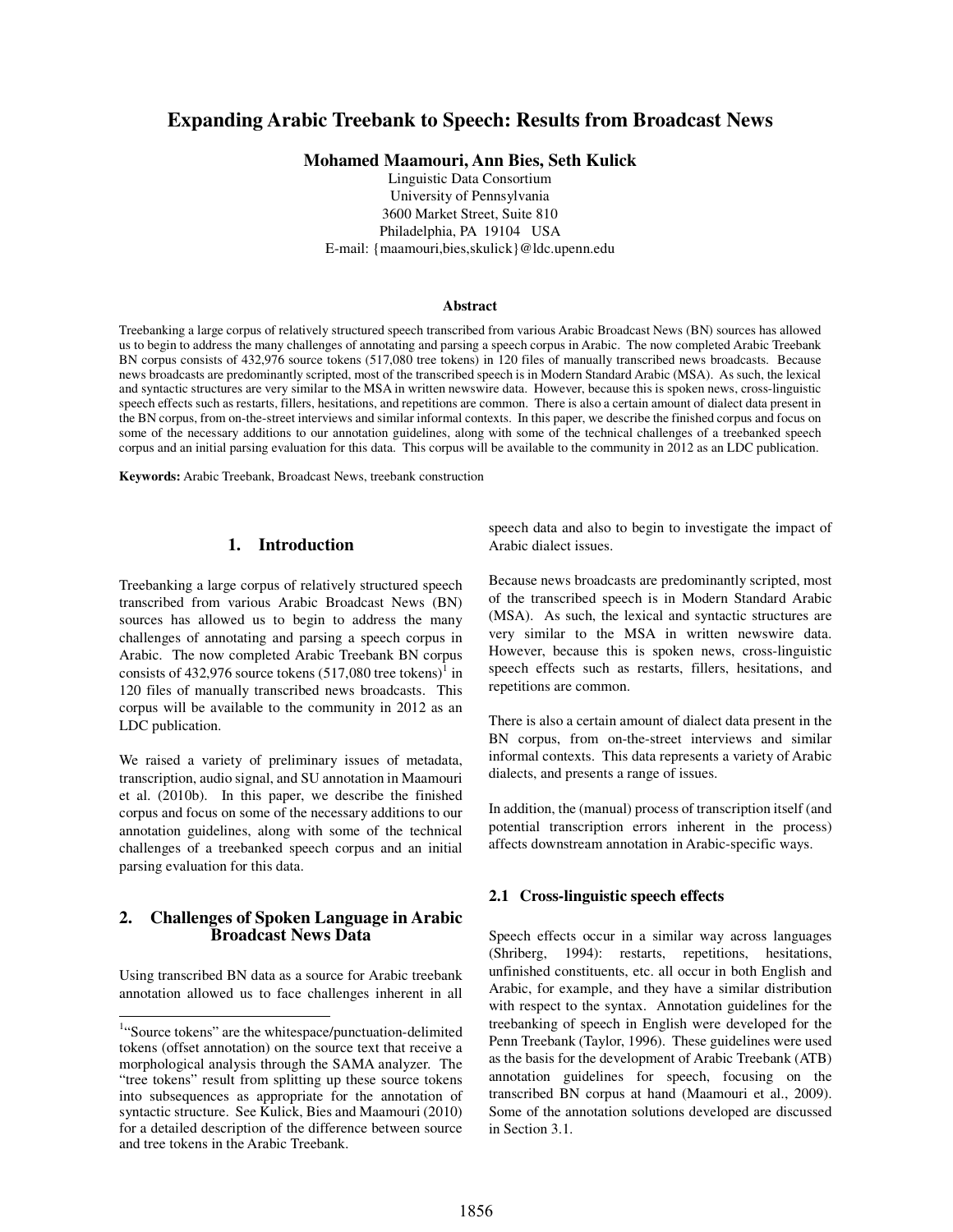#### **2.2 Arabic dialect issues in BN data**

Out of the 517,080 tree tokens in this corpus, 4,941 (less than 1%) received the DIALECT part-of-speech (POS) tag. (These 4,941 tree tokens arose from 4,760 source tokens with at least one tree token with a DIALECT tag.) We labeled all such tokens in this corpus with the simple POS tag "DIALECT" regardless of function. This was feasible because the percentage of dialect tokens is quite small in BN. However, even the limited dialect speech that occurs in this corpus has allowed us to begin an investigation into the relatively complex challenges that arise with Arabic dialect data. Some annotation solutions are discussed in Section 3.2.

#### **2.3 Transcribed spoken Arabic**

The Arabic BN data was collected and manually transcribed, as described in Paulsson, et al. (2009). Some of the issues specific to the transcription of Arabic as they relate to treebank creation are described as well in Kulick, Bies and Maamouri (2010). Any errors in transcription are given the part-of-speech tag "TRANSERR" in this corpus (similar to the TYPO part-of-speech tag that is used for text corpora).

For example, the token *mtwvrp* ة- occurs in the corpus and is a transcription error (it should be *mtwtrp* ة-) tense)). The token itself is left as transcribed for consistency with other annotation work on the same transcribed corpus. In the treebank annotation, the token is given the part-of-speech tag TRANSERR, but it is syntactically annotated as if it were written correctly.

```
(NP-SBJ 
    (NOUN+NSUFF_FEM_PL+CASE_INDEF_NOM 
                 EalAq+At+N ) 
    (TRANSERR mtwvrp) 
    (ADJ+NSUFF_FEM_SG+CASE_INDEF_NOM 
                 EadA}iy~+ap+N )) 
                                         علاقاتٌ متوثـــــــرة
    ((Tense)) relations
```
The transcribers also had the option of marking a token as an incomplete, or partial, word (with a trailing hyphen "-" on the transcribed token itself) when the speaker produced an incomplete word. Tokens of this type are all given the part-of-speech tag "PARTIAL" in the treebank, along with the lemma "partial," and they do not have glosses or vocalized forms. They are typically contained in a tree node that is marked –UNF for unfinished (see Section 3.1), and they are included as Status #4 with respect to SAMA (see Section 4.1). The partial word below was spoken probably as an incomplete form of *TbyEy* (normal).

### **2.3.1 Can transcribed data be better than written data? A case in point: The annotation of initial** *hamza*

The issues of transcription for Arabic may interact with downstream annotations, including the morphological and syntactic annotation of the Treebank. The annotation of initial hamza, for example, is an interesting annotation issue as the issues involved change from written text to transcribed speech.

In BN, all initial *hamzas* or glottal stops are heard and transcribed with either *<i*- or *>a*- (leading to different words, as in for example, نِإ*> in~a* (is indeed) or أن*< an~a* (that)). Because the distinction is made in the spoken vowels and transcribed as such, virtually no instances of the orthographically neutralized *An* ان , where the lexical distinction is not made in the written form, occur in this half a million word BN corpus.

However, in written newswire (NW) data, the neutralized *An* ان form is quite common (1.5% of the tokens in ATB3 have an *An*), forcing treebank annotators to make the distinction between the *<i*- or *>a*- forms based on context. The two forms require different part-of-speech and syntactic annotations. This is a difficult distinction in some respects, and additional morphological and syntactic annotation guidelines are necessary to distinguish the نِإ *<in~a* vs. أن*< an~a* usage of the neutralized form.

Because this distinction is part of the original transcribed speech in BN, the burden does not fall on the treebank annotators, and the annotation of these forms is quite consistent in the BN corpus. There are 984 cases of نِإ *<in~a* (including *<in~ahu* إ) it is indeed) and *li<in~ahu* ِِ (because it is indeed)) and 3577 cases of ّأن*< an~a* (including أ*< an~ah* (that which) and َّ *li>ana~h* (for that which)), which are annotated accordingly in the BN corpus. In the case of initial hamza, then, the transcribed speech data actually presents fewer issues for downstream annotation than written NW data.

However, there are instances of transcription errors as well, and in these cases the tree should be annotated correctly, and the token that is in error is given the part-of-speech tag TRANSERR, as in the following example.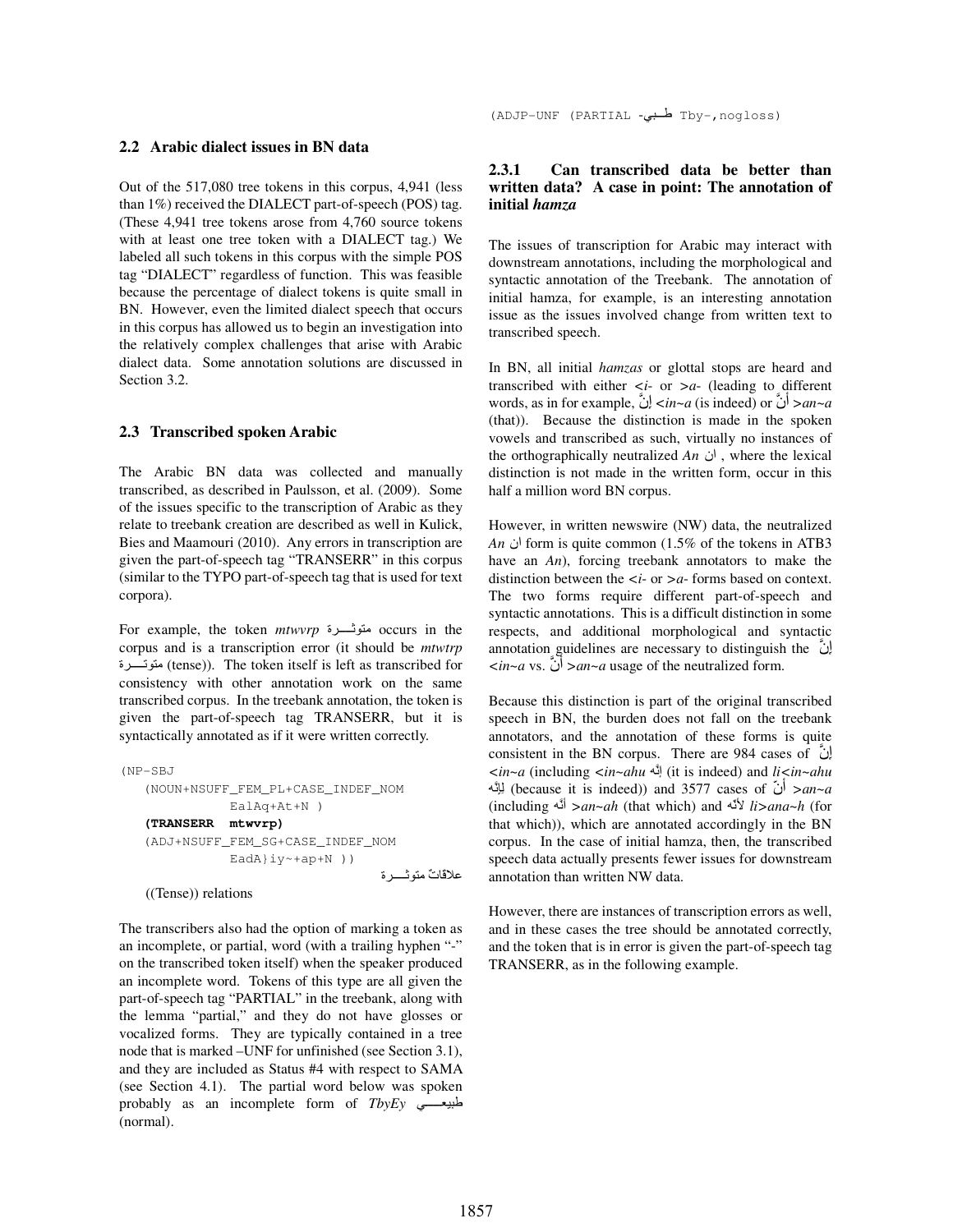```
(S (ADJP-PRD (ADJ_COMP akovar) 
                   (PP (PREP min) 
                        (ADVP (ADV kdh)))) 
     (SBAR-SBJ (TRANSERR <n) 
                  (S (NP-SBJ 
                           (NP (NOUN+CASE_DEF_ACC 
                                    Hizob+a) 
                                (NP (DET+NOUN+CASE_DEF_GEN 
                                    Al+tajam~uE+i))) 
                           (NP (PRON_3MS huwa))) 
                       (NP-PRD (DET+NOUN+CASE_DEF_NOM 
                                      Al+Hizob+u) 
                                  (DET+ADJ+CASE_DEF_NOM 
                                      Al+waHiyd+u))))) 
                     أَكْثَرِ مِن كِدَه حِزِ بَ النَّجَمُّعِ هُوَّ الْحِزبُ الْوَحِيدُ …
    More than that, the Reunification Party is the only
         party…
```
## **3. Treebank Annotation Solutions**

#### **3.1 Cross-linguistic speech effects in the trees**

Descriptions of cross-linguistic speech effects and their annotation guidelines for Arabic BN are available in Maamouri et al. (2009). These guidelines were based in large part on the annotation guidelines developed for the treebanking of cross-linguistic speech effects in the English Penn Treebank (Taylor, 1996), so as to annotate similar speech effects across languages in a similar way. Below are example trees for selected speech effects from the Arabic BN corpus. $<sup>2</sup>$ </sup>

**Unfinished constituents:** The dashtag **-UNF** marks 'unfinished' spoken constituents, including partial words, phrases, clauses and sentences.

```
(S (NP-TPC-1 -
َأ<·anA·I) 
    (VP ُلَُأ<·a+quwl+u·I+say+[ind.] 
         (NP-SBJ-1 *T^*) (NP-TMP َن
ا·Al+|n+a·the+time/moment) 
          (SBAR نَأ<·an~a·that 
                 (INTJ , i ·> ah · uh!)
                  (S-UNF (NP-SBJ ََُِا ·
                               Al+mufaw~aDiy~+ap+a 
                                    ·the+delegation
                                     ·اْ 
                                     Al+EuloyA 
                                    ·the+highest) 
                          (\text{INTJ} \circ \dot{\mathsf{i}} \cdot \text{ah} \cdot \text{uh})))أنا أقو ل الآن أنّ المفو ضبّة العليا أه
```
*I say now that the high delegation is uh…* 

**Filled pauses** are marked as interjections, such as the  $(INTJ \, \phi \, \hat{i} \cdot \text{S} \, \text{ch} \cdot \text{uh})$  in the above example.

**Restarts and repetitions:** The tree node label **EDITED** is used to show the repetition and restarting of constituents that are repaired by subsequent speech.

```
(S (INTJ \circ i \cdot \text{ch} \cdot uh)) (EDITED (EDITED (EDITED وع·wE·NO_GLOSS) 
                         و-·wa-·and) 
               (VP-UNF -ما·-Astxdm· 
                                    NO_GLOSS) 
               (INTJ و-·wa-·and)) 
    (VP -َِْ !"#·-yasotaxodimh·NO_GLOSS 
        (NP-SBJ * )(NP-OBJ (NP ) \pm \pm \pm \pm \pm \pm \pm Al+musotaqil~+iyna· 
                         the+independent) 
                    (NP-ADV ج(ر+·xArij+a· 
                                    outside 
                            • الإخْوان (NP)
                                 Al+<ixowAn+i· 
                                 the+brothers))))) 
                    أه وعـ واستخدم ويستخدمه المستقلون خارج الإخوان
Uh, and the independent candidates other than the 
    Brothers, use- use- used it
```
#### **3.2 Annotating speech and dialect constructions**

BN data includes constructions that are specific to spoken language, to broadcast style as opposed to written style, certain novel MSA usages, and some dialectal constructions.

For example, DA *yaEoniy* (he/it means) is a frequent discourse filler in spoken Arabic, with a discourse function much like "you know" in English, and it is therefore similarly also annotated as a parenthetical whenever it occurs, whether the surrounding sentence is dialectal or MSA:

```
(PRN (S (VP yaEoniy يَعْنِي
            (NP-SBJ *))))
```
True dialect constructions also occur, and those received novel syntactic analyses accordingly. For example, the Levantine word  $\div bid$  vish) functions as a verb, and its tree therefore includes a subject and either an S complement or an object, even though *bid~* does not morphologically inflect like a verb.

(S (VP bid~ (NP-SBJ-1 w) (S (VP ySiyr  $(NP-SBJ-1$  \*) (NP-PRD muhAmiy))))) بدّو يصير محامي

*He wants to become a lawyer* 

Additional dialect constructions encountered in BN and annotation guidelines developed for them are available in Maamouri et al. (2009).

<sup>2</sup>  We use the Buckwalter transliteration system: http://www.qamus.org/transliteration.htm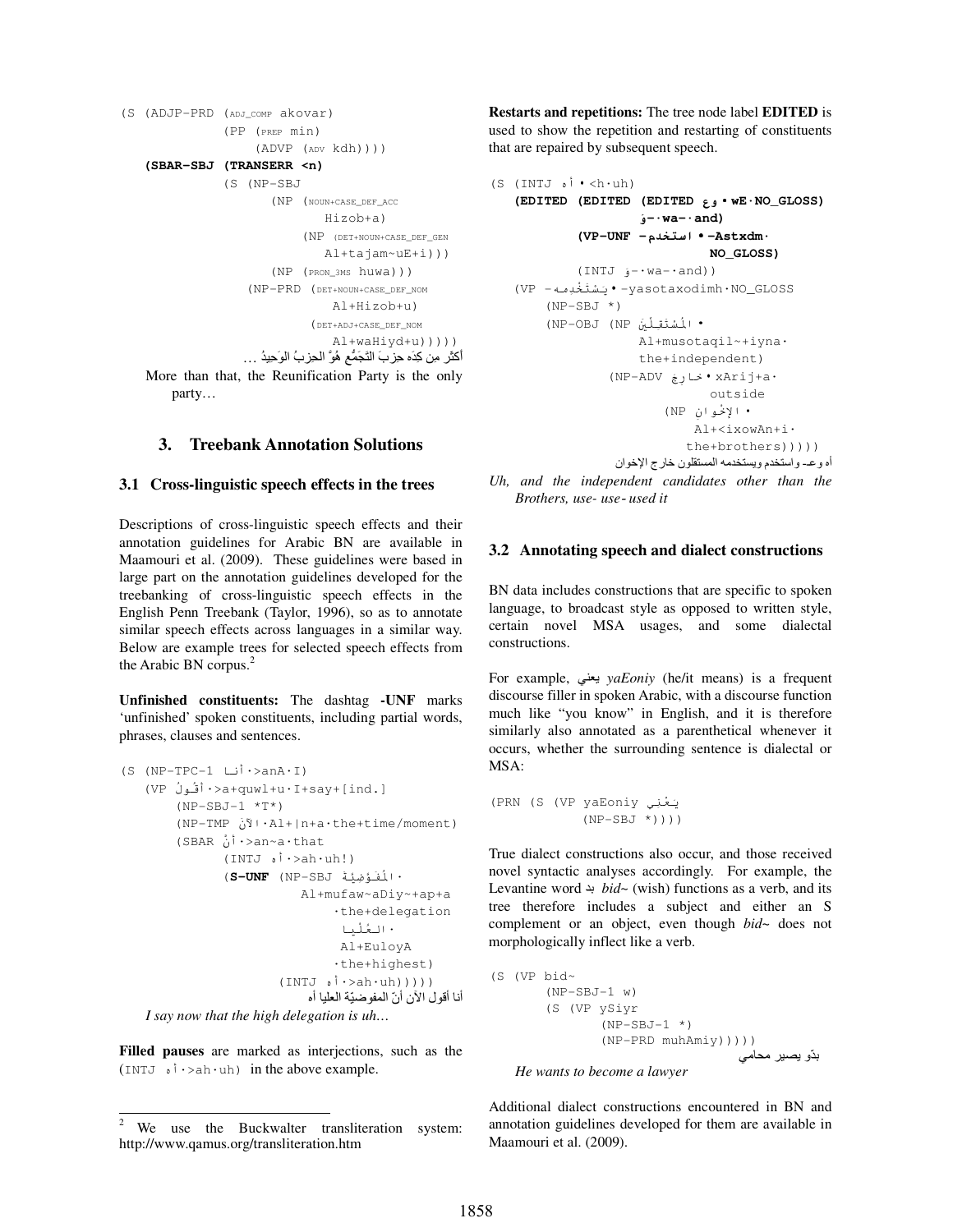BN data also includes some categories that do not require new constructions to be annotated, but where the annotation of speech data is actually simpler than the annotation of newswire (NW) text data, such as the *hamza*/glottal stop annotation discussed in Section 2.4.

### **4. Technical Challenges and Solutions**

#### **4.1 Status of BN corpus integration with SAMA**

Arabic NLP pipelines make crucial use of the tight connection between the morphological analysis from SAMA (Maamouri et al., 2010c) and the ATB POS annotation. In the BN corpus, we have continued the enhancement from the revised NW data of including a status flag for each source token to make explicit this connection (Kulick et al., 2010).

| <b>SAMA STATUS</b> |                 | # BN source | $\%$    | ATB <sub>3</sub> |
|--------------------|-----------------|-------------|---------|------------------|
|                    |                 | tokens      |         |                  |
| #1                 | <b>INCLUDED</b> | 415924      | 96.1%   | 84.6%            |
| #2                 | <b>LIMITED</b>  | 735         | $0.1\%$ | 0.3%             |
| #3                 | <b>PENDING</b>  | 3474        | $0.8\%$ | $1.3\%$          |
| #4                 | <b>EXCLUDED</b> | 12843       | $3.0\%$ | 13.9%            |
|                    | <b>TOTAL</b>    | 432976      |         |                  |

Table 1: SAMA status in BN corpus

Table 1 summarizes the SAMA status flag results for both the current BN corpus and the ATB3 NW corpus (Maamouri et al. 2010a). We give exact numbers and percentages for the current corpus, and the percentages for ATB3 for comparison (ATB3 has 339,710 source tokens).

We briefly summarize the description of each status type while discussing the reasons for the differences in the token breakdown.

Status #1 INCLUDED IN SAMA. The source token annotation exactly matches a SAMA solution for that source token. The larger percentage of such cases in BN is due to the corresponding decrease in tokens of type Status #4.

Status #2 LIMITED SOLUTION is not a SAMA solution, but is of very limited format, i.e. without vocalization information. The percentage of tokens with this status is similar for BN and ATB3. However, in part this is due to a change in which tokens are included in Status #4, as discussed below.

Status #3 PENDING SAMA SOLUTION is not a SAMA solution, but is a manually-vocalized solution. These solutions will be subject to further review and eventual inclusion in SAMA.

Status #4 EXCLUDED FROM CHECK WITH SAMA is used for source tokens that are not expected to have a solution in SAMA. Because of the nature of the two genres, the distribution of tokens that make up Status #4 in the two corpora is entirely different. For the NW ATB3 corpus, this status consists entirely of punctuation and numbers written as digits, which are classes of tokens that essentially do not occur in the BN corpus because they are not part of the transcription specifications. For the BN corpus, the 12,843 Status #4 source tokens include 4,760 tokens with a DIALECT tag, 3,001 tokens with a TRANSERR (transcription error) tag, and 4,765 tags with a PARTIAL tag. The DIALECT tag is practically non-existent in the NW corpus, and by definition the TRANSERR tag is as well, while the analogous TYPO (typographical error) is very rare. The PARTIAL tag indicates that the token contains a metadata marker (the hyphen) signifying that the token represents a word that was unfinished in speech, and thus is also not present in the NW data. In addition, numbers in BN are transcribed as written out words rather than as digits, and so are not included as Status #4 in BN.

#### **4.2 Parsing evaluation**

During treebank construction, we parsed the BN data using the Bikel parser<sup>3</sup> trained on ATB3 data. With the completion of the BN corpus, we can now evaluate training and parsing on this corpus. For comparison, we used the training/test split from  $ATB3<sup>4</sup>$  and used a corresponding amount of data from BN for training, and a test section. We ran the parser in two modes – either free to choose a part-of-speech tag for each word, or forced to use the gold tags (see Kulick et al., 2006).

While there are many parsers available, some with better results than the Bikel parser, the Bikel parser is currently used in the annotation project – and for current purposes what we are interested in here is the comparison of the parsing of the BN and ATB3 corpora, which we would expect to have a similar comparison even using other parsers. The parsing experiments here are based only on the tree tokens, not the source tokens. This means that the tokens used for parsing assume gold tokenization and part-of-speech tags (although as discussed in this section, the parser is run in two modes, forced to use the gold tags or not). The gold tags used here are a mapped-down version of the full complex ATB tags, as described in, e.g., (Kulick et al., 2006). For some work on the problem of integrating a parser with tokenization and POS tagging, see (Kulick, 2011) and (Green and Manning, 2010).

Table 2 shows the results for sentences of length  $\leq 40$ words. The BN corpus test section has many more

<sup>&</sup>lt;sup>3</sup> http://www.cis.upenn.edu/~dbikel/software.html

http://nlp.stanford.edu/software/parser-arabic-data-splits.s html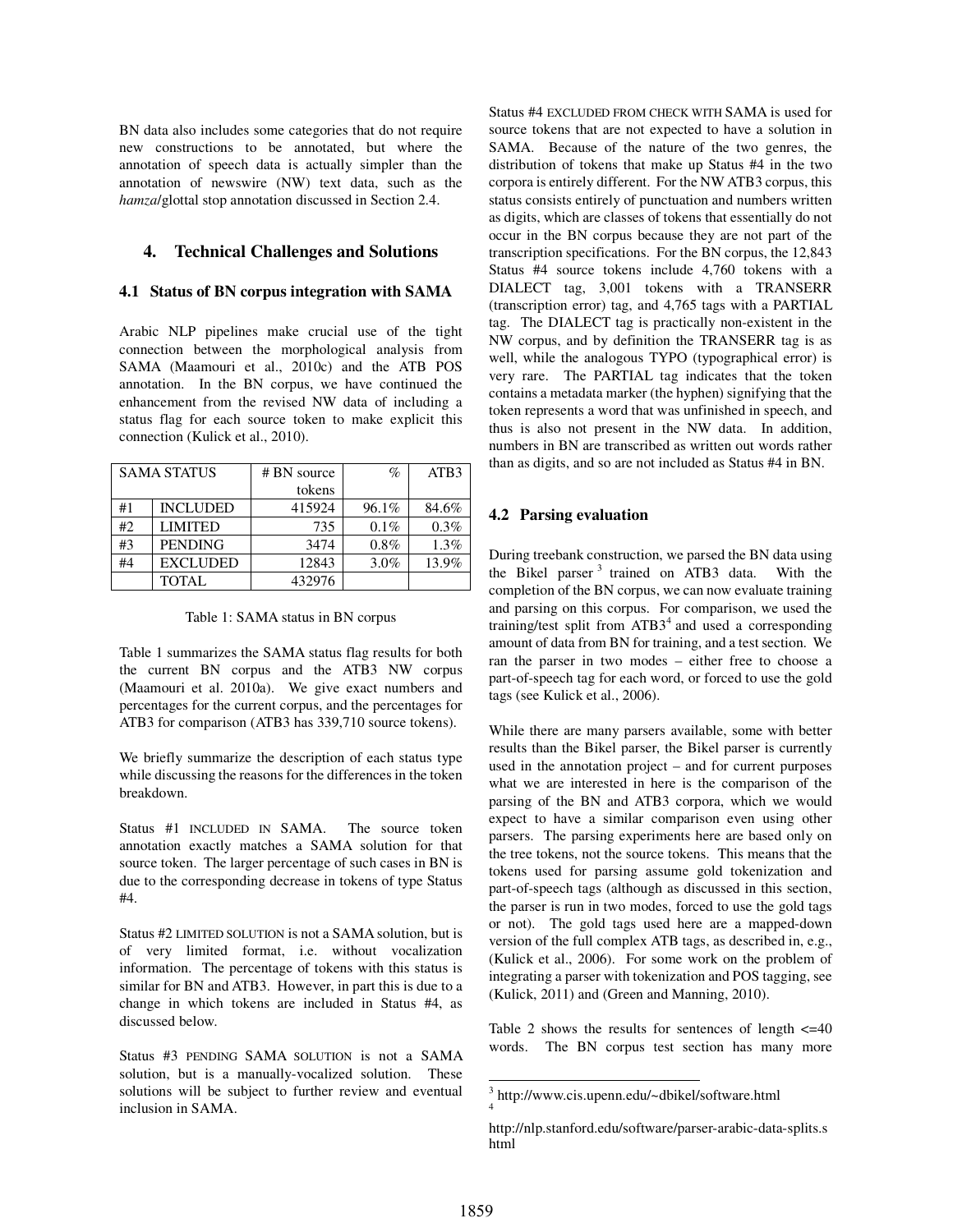sentences of length <=40, and thus more of the test section is included (91.2% compared to 74.5% for ATB3). As discussed in Section 3, the corpus contains the EDITED node to indicate repetition and restarts, which are not present in ATB3 and hard for the parser. We therefore retrained and parsed after eliminating all EDITED subtrees, with the results shown in the third row<sup>5</sup> of table of Table 2.

As can be seen comparing rows 1 and 3, the results for the BN corpus are somewhat below that of newswire. This is obviously an area requiring further investigation in future work, but we suspect that the decrease arises from the different nature of the corpus, as discussed above (even with EDITED subtrees removed, -UNF, DIALECT, and TRANSERR are frequent). We are pleased that the scores are so close to those for newswire, despite the difficult nature of the corpus.

|                  | #words | Parser       | Parser uses |
|------------------|--------|--------------|-------------|
|                  |        | chooses tags | gold tags   |
| ATB <sub>3</sub> | 17854  | 78.2         | 79.6        |
| <b>ATB-BN</b>    | 28058  | 76.1         | 77.8        |
| <b>ATB-BN</b>    | 28378  | 77.2         | 78.9        |
| (EDITED)         |        |              |             |
| removed)         |        |              |             |

Table 2: Initial BN parsing results

In future work, nodes with the –UNF could be deleted as well, and we would expect the results to increase, closer to ATB3.

## **5. Conclusion**

We have presented a number of annotation and technical lessons learned from this first large corpus of treebanked Arabic speech. Perhaps somewhat surprisingly, in addition to the challenges posed by speech data, in some respects (hamza annotation and SAMA inclusion, for example) the BN data is actually more consistent than NW data.

These lessons will inform our methodologies as we continue to expand the Arabic Treebank into less formal speech and web text domains, where a greater impact from dialects and vernacular usage is expected.

## **6. Acknowledgements**

This work was supported in part by the Defense Advanced Research Projects Agency, GALE Program Grant No. HR0011-06-1-0003. The views, opinions and/or findings contained in this article/presentation are those of the author/presenter and should not be interpreted as representing the official views or policies, either expressed or implied, of the Defense Advanced Research Projects Agency or the Department of Defense.

We would also like to thank the Arabic Treebank annotators at LDC and MediaNet (Tunis, Tunisia) for their many contributions.

## **7. References**

- Spence Green and Christopher Manning. (2010). Better Arabic Parsing: Baselines, Evaluations, and Analysis. In *Proceedings of the 23rd International Conference on Computational Linguistics (*COLING 2010).
- Seth Kulick. (2011). Exploiting Separation of Closed-Class Categories for Tokenization and Part-of-Speech Tagging. In *ACM Transactions on Asian Language Information Processing (TALIP).* Volume 10, Issue 1, March 2011.
- Seth Kulick, Ryan Gabbard and Mitchell Marcus. (2006). Parsing the Arabic Treebank: Analysis and Improvements. In *Proceedings of the 5th International Conference on Treebanks and Linguistic Theories* (TLT 2006).
- Seth Kulick, Ann Bies and Mohamed Maamouri. (2010). Consistent and Flexible Integration of Morphological Annotation in the Arabic Treebank. In *Proceedings of the Seventh International Conference on Language Resources and Evaluation* (LREC 2010).
- Mohamed Maamouri, Ann Bies, Fatma Gaddeche, Sondos Krouna, and Dalila Tabessi Toub. (2009). *Guidelines for Treebank Annotation of Speech Effects and Disfluency for the Penn Arabic Treebank, v1.0*. http://projects.ldc.upenn.edu/ArabicTreebank/.
- Linguistic Data Consortium, University of Pennsylvania.
- Mohamed Maamouri, Ann Bies, Seth Kulick, Fatma Gaddeche, Wigdan Mekki, Sondos Krouna, Basma Bouziri. (2010a). *Arabic Treebank part 3 - v3.2*. Linguistic Data Consortium, Catalog No.: LDC2010T08.
- Mohamed Maamouri, Ann Bies, Seth Kulick, Wajdi Zaghouani, David Graff and Michael Ciul. (2010b). From Speech to Trees: Applying Treebank Annotation to Arabic Broadcast News. In *Proceedings of the Seventh International Conference on Language Resources and Evaluation* (LREC 2010).
- Mohamed Maamouri, David Graff, Basma Bouziri, Sondos Krouna, Ann Bies, Seth Kulick. (2010c). *Standard Arabic Morphological Analyzer (SAMA) Version 3.1*. Linguistic Data Consortium, Catalog No.: LDC2010L01.
- Niklas Paulsson, Khalid Choukri, Djamel Mostefa, Denise DiPersio, Meghan Glenn and Stephanie Strassel. (2009). A Large Arabic Broadcast News Speech Data Collection. In *Proceedings of the MEDAR Second International Conference on Arabic Language Resources and Tools*, Cairo, Egypt, April 22-23, 2009.
- E. E. Shriberg. (1994). *Preliminaries to a theory of speech disfluencies*. Ph.D. thesis. University of California at Berkeley.

 $\overline{\phantom{a}}$ 5 Eliminating the EDITED subtrees resulted in more sentences of length <=40, and so #words increased.